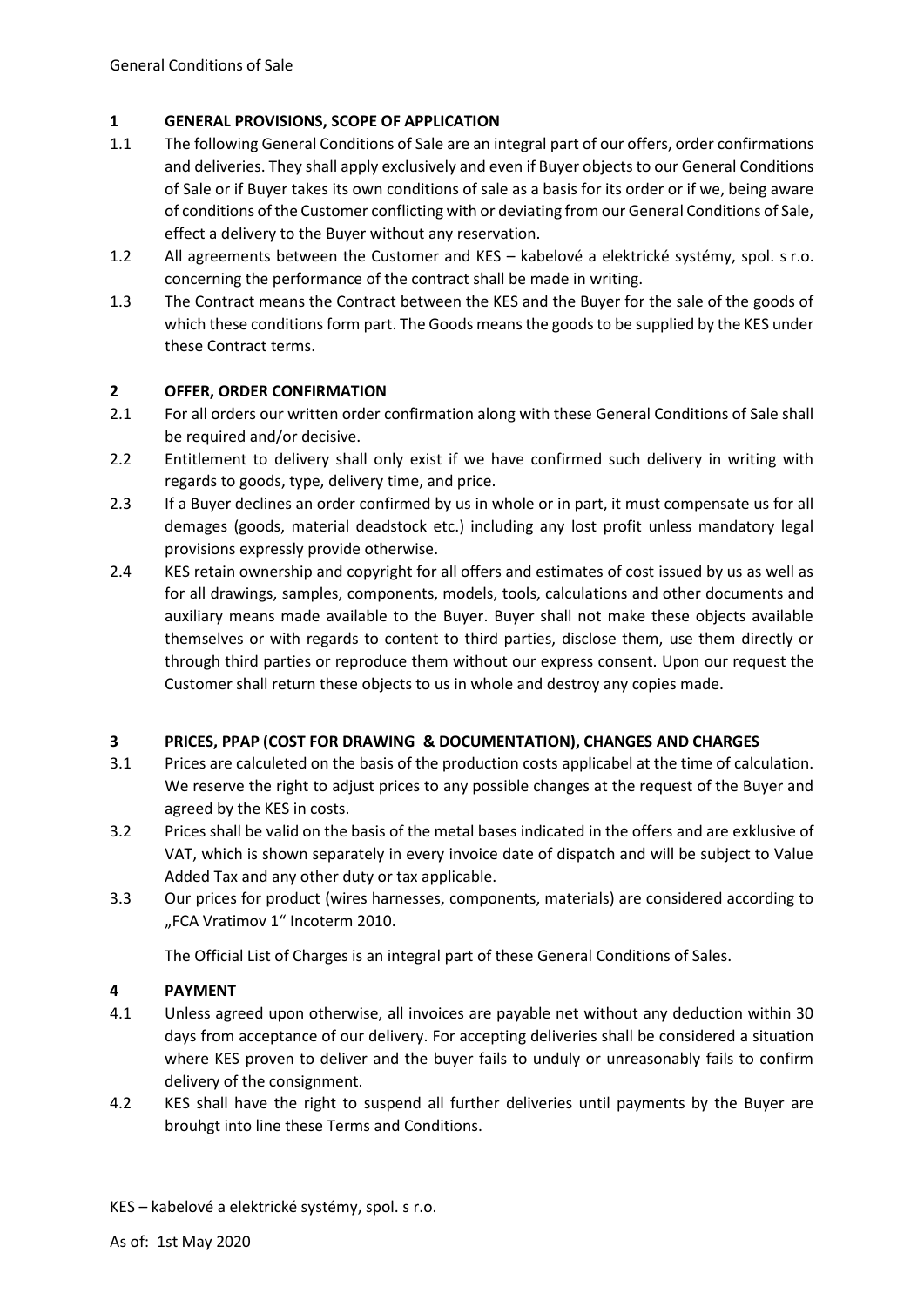## **5 DELIVERY PERIOD**

- 5.1 Delivery of goods will take place as specifically agreed in writing between the KES and the Buyer and risk will pass to the Buyer in line with Incoterm 2010 agreement.
- 5.2 Standard delivery period for serial parts is 4 weeks from KES written order confirmation.
- 5.3 Delivery period for aftermarket parts will be confirmed always separately based on agreed MOQ and & component lead time.
- 5.4 KES is entitled to partial deliveries before expiration of the agreed delivery period if such partial delivery is agreed with the Buyer. Delivery of remaining goods ordered must be ensured.
- 5.5 The delivery period is deemed fulfilled if the goods have left the factory or the warehouse within the delivery period. If shipment or collection is delayed for reasons beyond our control, the delivery period shall be deemed met if readiness for shipment is notified within the period agreed.
- 5.6 If we default on a delivery for reasons for which we are responsible, legal liability shall apply in the event that the delay is based upon intent or gross negligence o rif it represents a grave breach of duty, in theevent of negligent breach of duty, liability shall be limited to the demage foreseeable in each case.
- 5.7 If the Buyer causes a delay in delivery or shipment, we shall be entitled to charge it for the additional costs incurred, subject to proof of higher or lower storage costs in any case a storage fee of 1,0% of the price of the objects of delivery for each full week of storage, at the most, however, a total of 10% of the price of the objects of delivery.

## **6 TITLE**

6.1 Title to the goods will pass to the Buyer when full payment for the goods has been made to the KES.

## **7 SPECIFICATIONS**

- 7.1 KES reserves the right to make any changes in the specification of any goods within the admissible tolerances and if required to conform any applicabel safety or other statutory requirements.
- 7.2 Where goods are manufactured in accordance with information or drawings supplied by the Buyer or to its design or specification or where standard goods of the KES are altered in accordance with the Buyers instructions then, without prejudice to any other Contract Terms, no guarantee is given by the KES as to the practicality, efficiency, safety or otherwise of the goods. In addition the Buyer will indemnify KES against any such goods infringing any intellectual property, patents, registered designs and copyright or the provision of any statute, statutory instrument or regulation.

# **8 WARRANTY AGAINST DEFECTS, LIABILITY**

- 8.1 The products are manufactured according to the instructions known to us at the time of manufacture unless, in special cases, otherwise agreed in advance in writing. Liability for technical amendments required by the Buyer after written confirmation of the order and any damages resulting therefrom shall be borne by the Buyer.
- 8.2 The KES warrants that the Goods shall at the time of delivery to the Buyer be free from defects in workmanship and materials. If any of the Goods do not conform to that warranty than KES will at its option
	- a) Replace such Goods found not to conform to the warranty
	- b) Or také such steps as the Buyer deems necessary to bring the Goods into a state where they are free from such defects

KES – kabelové a elektrické systémy, spol. s r.o.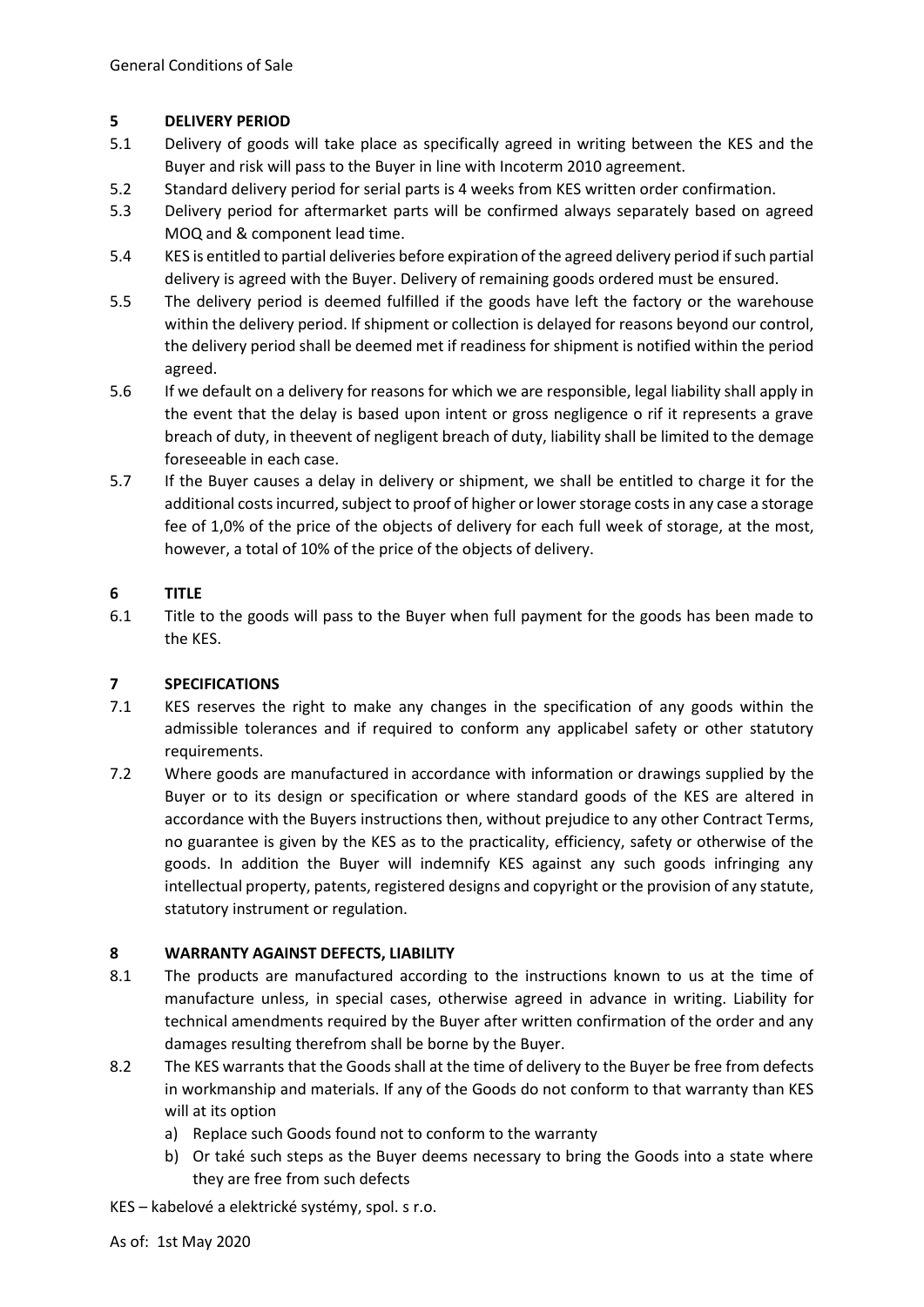- 8.3. In no event shall the liability of the KES exceed the purchase price of the defective Goods and the performance of either one of the above options shall constitute the entire discharge of the KES liability under this warranty.
- 8.4 KES shall be under no liability in respect of any defect arising from fair wear und tear wilful damage abnormal working conditions failure to follow the KES instructions misuse alteration or repair of the Goods without the KES approval.
- 8.5 A delivery is deemed approved if in the event of recognizable defects we do not receive a written notification of defects from the Buyer within five working days from delivery.
- 8.6 The waranty period is 12 months, commencing with the delivery of goods. Claims for demages shall become time barred within the above written period.

## **9 FORCE MAJEURE**

9.1 Neither party shall be liable for any delay in performance caused by circumstances beyond its reasonable control nor shall the party in delay be entitled to a reasonable extension of time for performance.

### **9.2 FORCE MAJEURE - Coronavirus cases**

The agreed delivery date of the ordered performance may be postponed by the supplier (KES– kabelové a elektrické systémy, spol. s r.o.) by a reasonable period of time required in connection with limitation of the supplier's production as a consequence of quarantines of employees, obstacles affecting the supplier's contractual partners, or other restrictions that may affect the supplier in connection with the Coronavirus disease outbreak, whether restrictions based on the decision of government authorities or obstacles at work affecting the supplier's employees, or other relevant reasons related to Coronavirus disease, that have or will have an impact on the operation of the supplier's plants or possibility to deliver goods to the buyer/client through external carriers. The supplier must inform the buyer/client without undue delay about the facts that may have an impact on postponing the delivery date of the ordered performance and notify in this relation the new delivery date if it is obvious that the original agreed delivery date cannot be met by the supplier.

Should the supplier be delayed with delivery of the ordered performance for any reasons related to Coronavirus disease and the buyer/client incurs damage or other loss and there is a causal link between the delay and the damage, the parties have expressly agreed that they shall exclude the supplier's liability for damage or other loss incurred by the buyer/client and there is a causal link between the delay and the damage. The buyer/client is required to accept the ordered performance also in case of supplier's delay with performance of an order which is caused by any reasons relating to Coronavirus disease, and is not entitled to terminate the contract for these reasons.

#### **10 TERMINATION**

10.1 KES shall have the right to suspend or terminate the contract partially or entirely by notice forthwith if the Buyer fails to comply with any of its obligations or shall be put into liquidation or have an administrative receiver or a receiver appointed of its assets or undertaking or of any part thereof or an administravive order made in respect of it.

#### **11 PLACE OF JURISDICTION, CHOICE OF LAW**

- 11.1 The exklusive place of jurisdiction for all claims and disputes directly or indirectly arising from the contractual relationship shall be governed by The District Court in Frýdek-Mítek or the Regional Court in Ostrava.
- KES kabelové a elektrické systémy, spol. s r.o.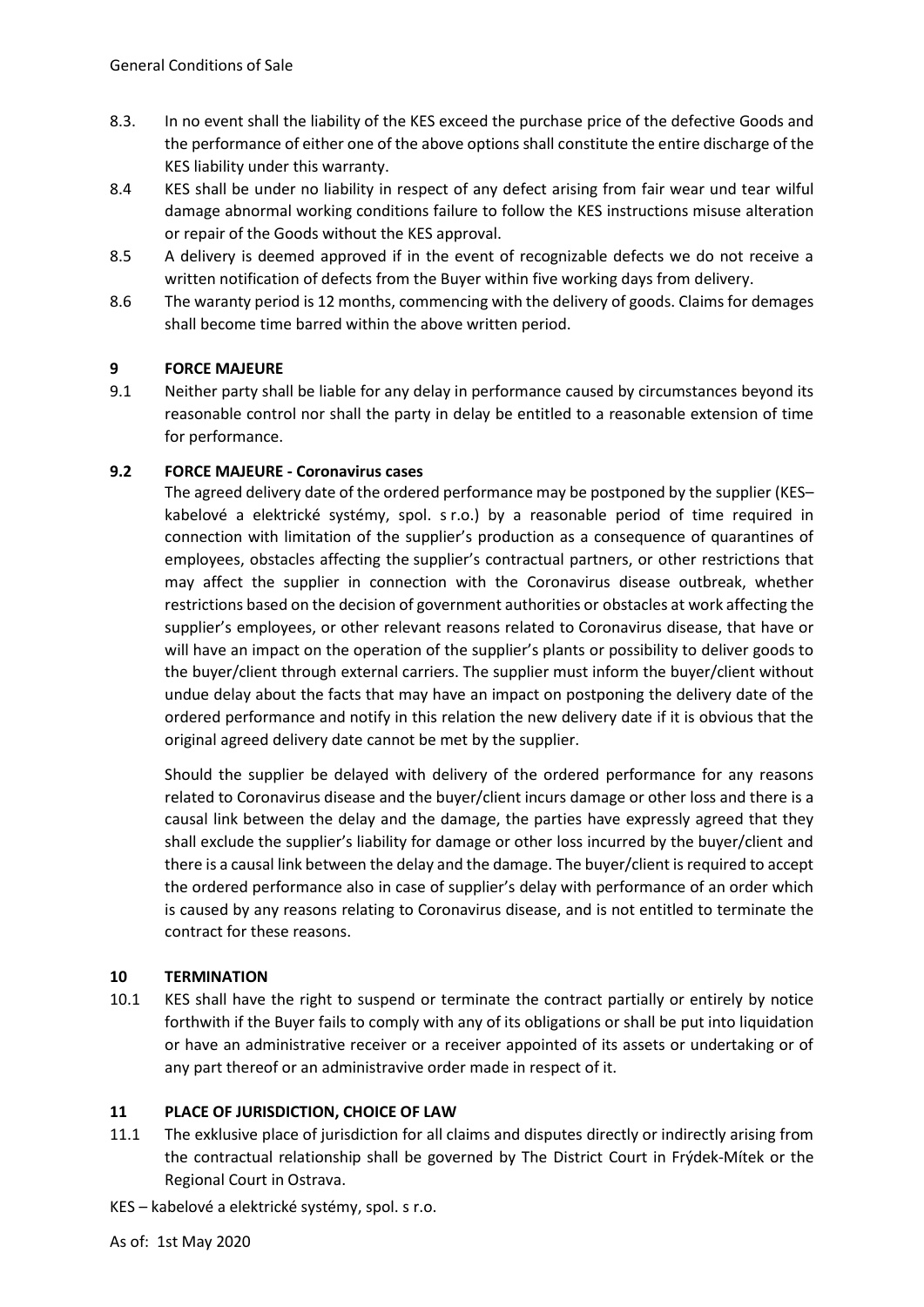11.2 Our entire business relationship with the Buyer shall be exclusively governed by the laws of the Czech Republic.

### **OFFICIAL LIST OF CHARGES**

| <b>Charged to</b> | <b>Descriptions</b>                                                                                                                         | Costs / EUR Unit |                                       |
|-------------------|---------------------------------------------------------------------------------------------------------------------------------------------|------------------|---------------------------------------|
| <b>Buyer</b>      | Change requested by the Buyer before PPAP                                                                                                   | 150              |                                       |
|                   | (First 15 changes free of charge)                                                                                                           |                  |                                       |
|                   | Change requested by the Buyer after PPAP                                                                                                    | 300              |                                       |
|                   |                                                                                                                                             |                  |                                       |
| <b>Buyer</b>      | Cost for drawing and documentation PPAP Level 1                                                                                             | 300              |                                       |
|                   | Cost for drawing and documentation PPAP Level 2                                                                                             | 900              |                                       |
|                   | Cost for drawing and documentation PPAP Level 3                                                                                             | 1800             |                                       |
|                   |                                                                                                                                             |                  |                                       |
| <b>Supplier</b>   | Technical change of parts (No.of part, design) requested<br>by supplier, acc. of number of wire harnesses incl.<br>tooling adjustment costs | min 300          |                                       |
|                   |                                                                                                                                             |                  |                                       |
| <b>Supplier</b>   | Rework of cableduct                                                                                                                         | min. 3,5 pc.     |                                       |
|                   |                                                                                                                                             |                  |                                       |
| Supplier/Buyer    | Claim administration fee (include claim registration,<br>analysis time, handing packaging)                                                  | 60               |                                       |
|                   |                                                                                                                                             |                  |                                       |
|                   | <b>Supplier/Buyer</b> Repeated claim administration fee (include claim<br>registration, analysis time, handing packaging)                   | 150              |                                       |
|                   |                                                                                                                                             |                  |                                       |
| <b>Supplier</b>   | Cost for pallet place for blocked products                                                                                                  |                  | 20 per day                            |
|                   |                                                                                                                                             |                  |                                       |
| <b>Supplier</b>   | Scraping of rejected parts in KES                                                                                                           |                  | 50 per pallet                         |
|                   |                                                                                                                                             |                  |                                       |
| <b>Supplier</b>   | Sorting/rework cost (KES Employees)                                                                                                         |                  | 24 per hour                           |
|                   |                                                                                                                                             |                  |                                       |
| <b>Supplier</b>   | Late delivery (not acc. contract, more than one day acc.<br>the contract)                                                                   |                  | 100 per day                           |
|                   |                                                                                                                                             |                  |                                       |
|                   | <b>Supplier/Buyer</b> Failure the unloading windows more than 60 minutes                                                                    |                  | 50 per delivery                       |
|                   |                                                                                                                                             |                  |                                       |
| <b>Buyer</b>      | Storage fee - from the value of the objects of delivery                                                                                     |                  | 1% per every full<br>week,<br>max.10% |
|                   |                                                                                                                                             |                  |                                       |
| <b>Buyer</b>      | Storage fee for unused tooling after EOP                                                                                                    |                  | 20 pallet per<br>week                 |

KES – kabelové a elektrické systémy, spol. s r.o.